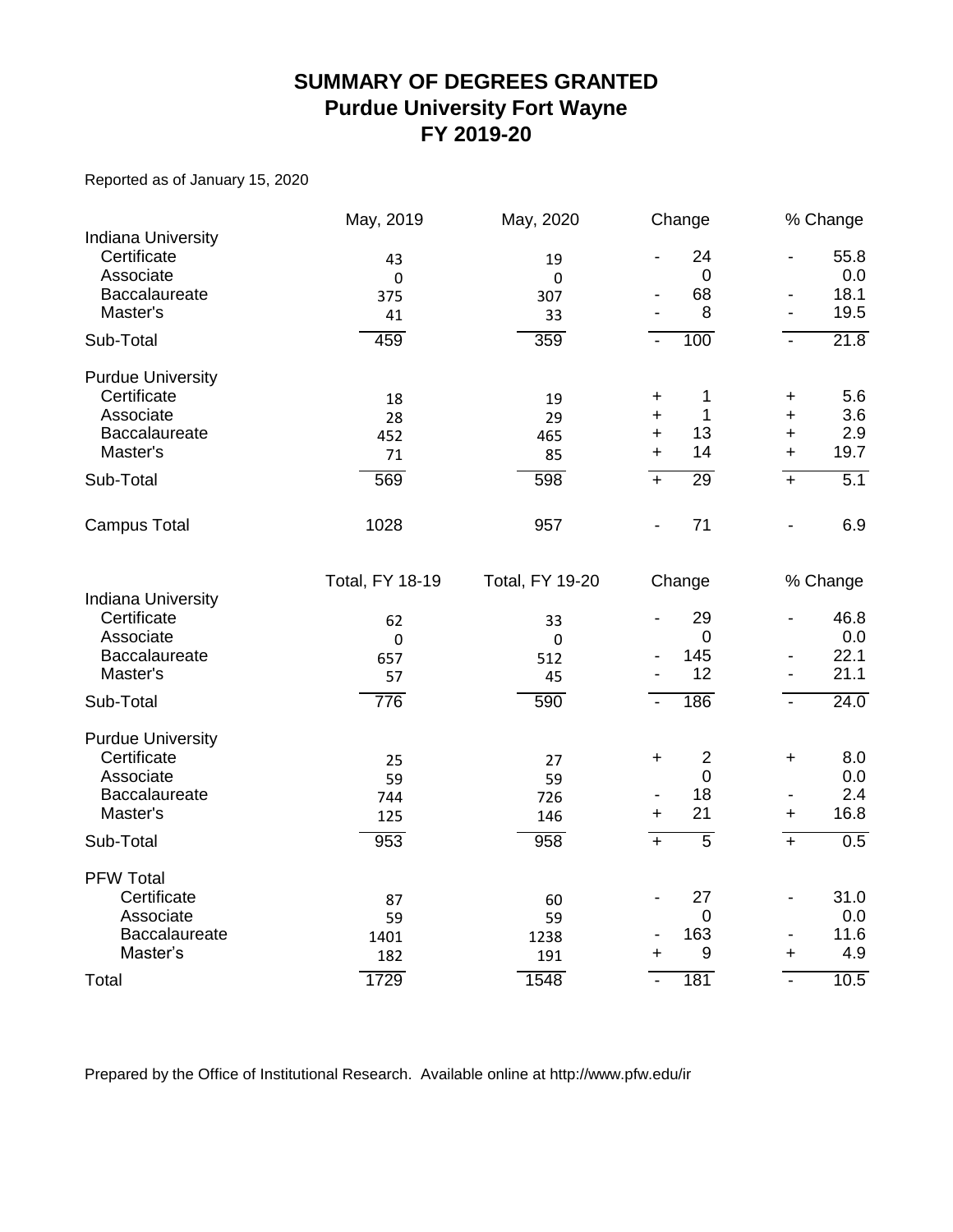## **AUG., 2019 DEC., 2019 MAY., 2020 JUN., 2020 Total Arts and Sciences Biology Bachelor of Science** Biology 1 3 28 2 34 **Certificate** Research Certificate Biology  $0$  0 0 1 0 1 **Master of Science** Biology 5 2 8 0 15 **Biology Total 6 5 37 2 50 Chemistry Associate of Science** Chemistry 13 and 2 10 1 13 **B S in Chemistry** Chemistry Biochem Option **0** 0 0 1 0 1 **Bachelor of Science** Biochemistry BS 0 0 0 1 0 1 Chemistry 0 0 1 0 1 Chemistry Pre Medicine **0** 0 0 2 0 2 2 0 2 **Chemistry Total 0 2 15 1 18 Communication Bachelor of Arts** Communication 6 5 15 0 26 Interpers and Org Comm 1 0 0 0 1 **Master of Arts** Prof Communication Studies  $\begin{array}{cccc} 0 & 0 & 4 & 0 & 4 \end{array}$ **Communication Total 7 5 19 0 31 Communication Sci & Disorders Bachelor of Science** Communication Sci & Disorders 0 5 10 0 15 **Certificate** Gerontology Certificate **18 Contract Contract Contract Contract Contract Contract Contract Contract Contract Contract Contract Contract Contract Contract Contract Contract Contract Contract Contract Contract Contract Contr Communication Sci & Disorders Total 0 7 16 0 23**

### **FY 2019-2020 Degree Summary by Major**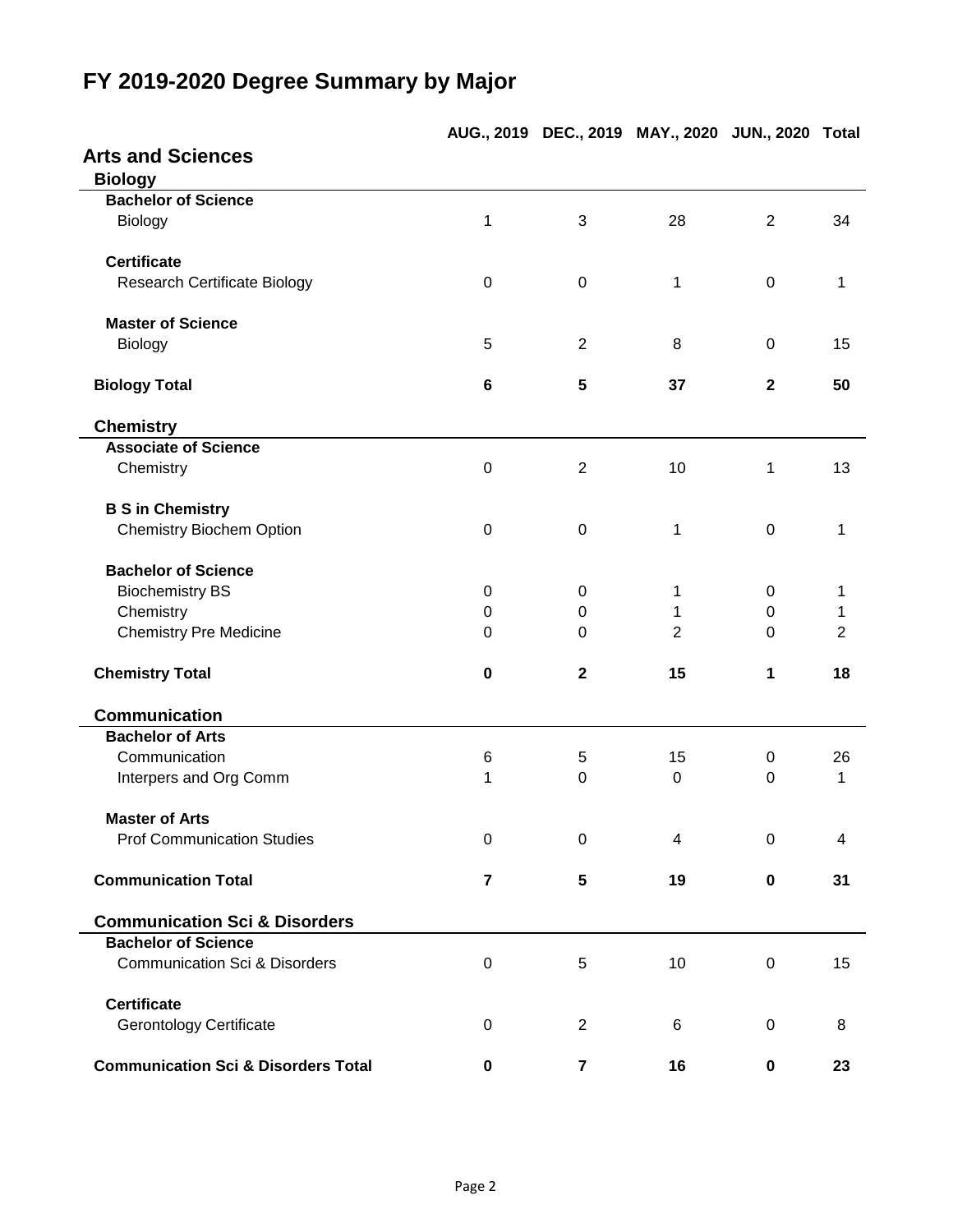|                                        |                |                | AUG., 2019 DEC., 2019 MAY., 2020 JUN., 2020 Total |                |                |
|----------------------------------------|----------------|----------------|---------------------------------------------------|----------------|----------------|
| <b>English and Linguistics</b>         |                |                |                                                   |                |                |
| <b>Bachelor of Arts</b>                |                |                |                                                   |                |                |
| English                                | 3              | 11             | 19                                                | $\mathbf 0$    | 33             |
| Philosophy                             | 1              | 1              | 1                                                 | $\mathbf 0$    | 3              |
| <b>Certificate</b>                     |                |                |                                                   |                |                |
| Tch Engl New Lang GR Cert              | $\mathbf 0$    | 1              | 1                                                 | $\mathbf 0$    | $\overline{c}$ |
| Tch Engl New Lang UG Cert              | $\mathbf 0$    | $\overline{4}$ | 1                                                 | $\mathbf 0$    | 5              |
| <b>Master of Arts</b>                  |                |                |                                                   |                |                |
| English                                | $\mathbf 0$    | 1              | 6                                                 | $\mathbf 0$    | $\overline{7}$ |
| <b>Master of Arts for Teachers</b>     |                |                |                                                   |                |                |
| English                                | 0              | $\overline{2}$ | 0                                                 | 0              | $\overline{2}$ |
| <b>English and Linguistics Total</b>   | 4              | 20             | 28                                                | $\mathbf 0$    | 52             |
| <b>General Studies</b>                 |                |                |                                                   |                |                |
| <b>Bachelor of General Studies</b>     |                |                |                                                   |                |                |
| <b>General Studies</b>                 | 14             | 32             | 35                                                | $\overline{2}$ | 83             |
| <b>General Studies Distance</b>        | $\mathbf 0$    | 1              | 1                                                 | $\mathbf 0$    | $\overline{2}$ |
| <b>Bachelor of Applied Science</b>     |                |                |                                                   |                |                |
| <b>Applied Science</b>                 | $\overline{2}$ | $\overline{2}$ | 1                                                 | 0              | 5              |
| <b>General Studies Total</b>           | 16             | 35             | 37                                                | $\mathbf{2}$   | 90             |
| <b>History</b>                         |                |                |                                                   |                |                |
| <b>Bachelor of Arts</b>                |                |                |                                                   |                |                |
| History                                | $\overline{2}$ | 4              | 10                                                | 0              | 16             |
| <b>History Total</b>                   | $\mathbf{2}$   | 4              | 10                                                | $\mathbf 0$    | 16             |
| <b>Interdisciplinary Studies</b>       |                |                |                                                   |                |                |
| <b>Certificate</b>                     |                |                |                                                   |                |                |
| Intl Studies Certificate               | $\pmb{0}$      | $\overline{2}$ | $\overline{7}$                                    | $\mathbf 0$    | 9              |
| <b>Peace Conflct Stud Certificate</b>  | $\mathbf 0$    | 1              | 6                                                 | $\mathbf 0$    | $\overline{7}$ |
| <b>Interdisciplinary Studies Total</b> | 0              | 3              | 13                                                | $\mathbf 0$    | 16             |
| Intl Language and Cul Studies          |                |                |                                                   |                |                |
| <b>Bachelor of Arts</b>                |                |                |                                                   |                |                |
| French                                 | $\mathbf 0$    | $\mathbf 0$    | 2                                                 | 0              | $\overline{2}$ |
| German                                 | 0              | 2              | 0                                                 | $\mathbf 0$    | $\overline{c}$ |
| Spanish                                | $\mathbf 0$    | 1              | $\overline{2}$                                    | 0              | 3              |
| Intl Language and Cul Studies Total    | 0              | 3              | 4                                                 | $\pmb{0}$      | $\overline{7}$ |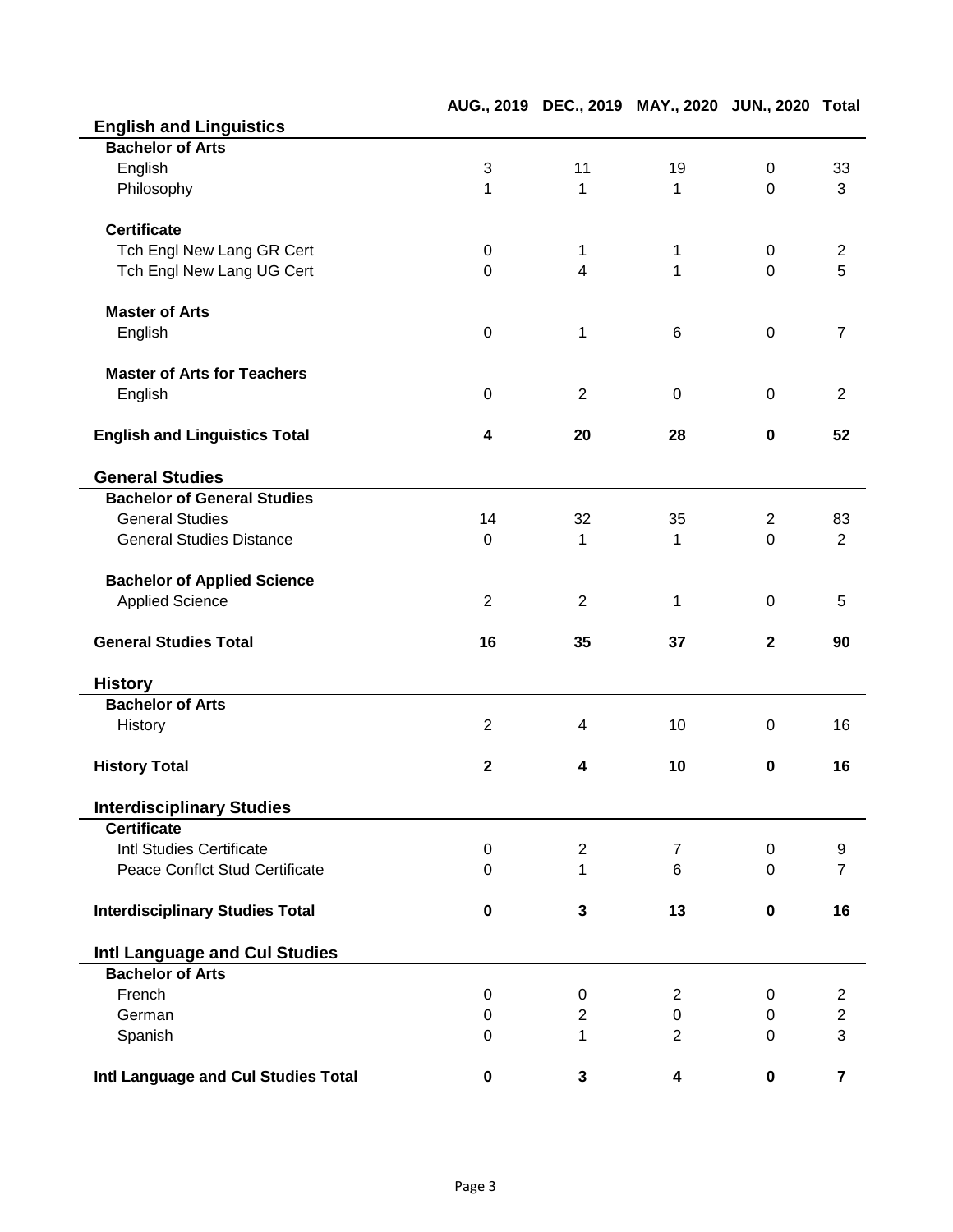|                                      |                |                         | AUG., 2019 DEC., 2019 MAY., 2020 JUN., 2020 Total |                  |                |
|--------------------------------------|----------------|-------------------------|---------------------------------------------------|------------------|----------------|
| <b>Mathematical Sciences</b>         |                |                         |                                                   |                  |                |
| <b>Bachelor of Science</b>           |                |                         |                                                   |                  |                |
| Math Actuarial Science               | $\mathbf 0$    | $\mathbf 0$             | 4                                                 | 1                | 5              |
| <b>Mathematics</b>                   | 0              | 3                       | 3                                                 | 3                | 9              |
| <b>Mathematics Teaching</b>          | $\mathbf 0$    | $\overline{0}$          | $\overline{4}$                                    | $\mathbf 0$      | 4              |
| <b>Master of Science</b>             |                |                         |                                                   |                  |                |
| <b>Mathematics</b>                   | $\overline{2}$ | 1                       | 5                                                 | $\mathbf 0$      | 8              |
| <b>Bachelor of Actuarial Science</b> |                |                         |                                                   |                  |                |
| <b>Actuarial Science</b>             | $\mathbf 0$    | 3                       | 4                                                 | $\mathbf 0$      | $\overline{7}$ |
| <b>Graduate Certificate</b>          |                |                         |                                                   |                  |                |
| Math App Stat Grad Certificate       | 0              | 1                       | $\overline{2}$                                    | $\mathbf 0$      | 3              |
| <b>BS Data Science/Applied Stats</b> |                |                         |                                                   |                  |                |
| Data Science & Applied Stats         | 0              | 3                       | 0                                                 | 0                | 3              |
| <b>Mathematical Sciences Total</b>   | $\overline{2}$ | 11                      | 22                                                | 4                | 39             |
| <b>Physics</b>                       |                |                         |                                                   |                  |                |
| <b>B S in Geology</b>                |                |                         |                                                   |                  |                |
| Geology                              | 1              | 1                       | 1                                                 | 2                | 5              |
| <b>Bachelor of Science</b>           |                |                         |                                                   |                  |                |
| Physics                              | 0              | 2                       | 3                                                 | $\overline{2}$   | $\overline{7}$ |
| <b>Physics Total</b>                 | 1              | $\mathbf{3}$            | 4                                                 | 4                | 12             |
| <b>Political Science</b>             |                |                         |                                                   |                  |                |
| <b>Bachelor of Arts</b>              |                |                         |                                                   |                  |                |
| Economics                            | 0              | $\mathbf{2}$            | 3                                                 | $\boldsymbol{0}$ | 5              |
| <b>Political Science</b>             | 1              | $\overline{\mathbf{c}}$ | 9                                                 | 1                | 13             |
| <b>Women's Studies</b>               | 1              | $\overline{2}$          | 3                                                 | 1                | $\overline{7}$ |
| <b>Certificate</b>                   |                |                         |                                                   |                  |                |
| Civic Ed & Pub Adv Certificate       | $\mathbf 0$    | 1                       | 1                                                 | 1                | 3              |
| <b>Political Science Total</b>       | $\mathbf 2$    | $\overline{\mathbf{r}}$ | 16                                                | 3                | 28             |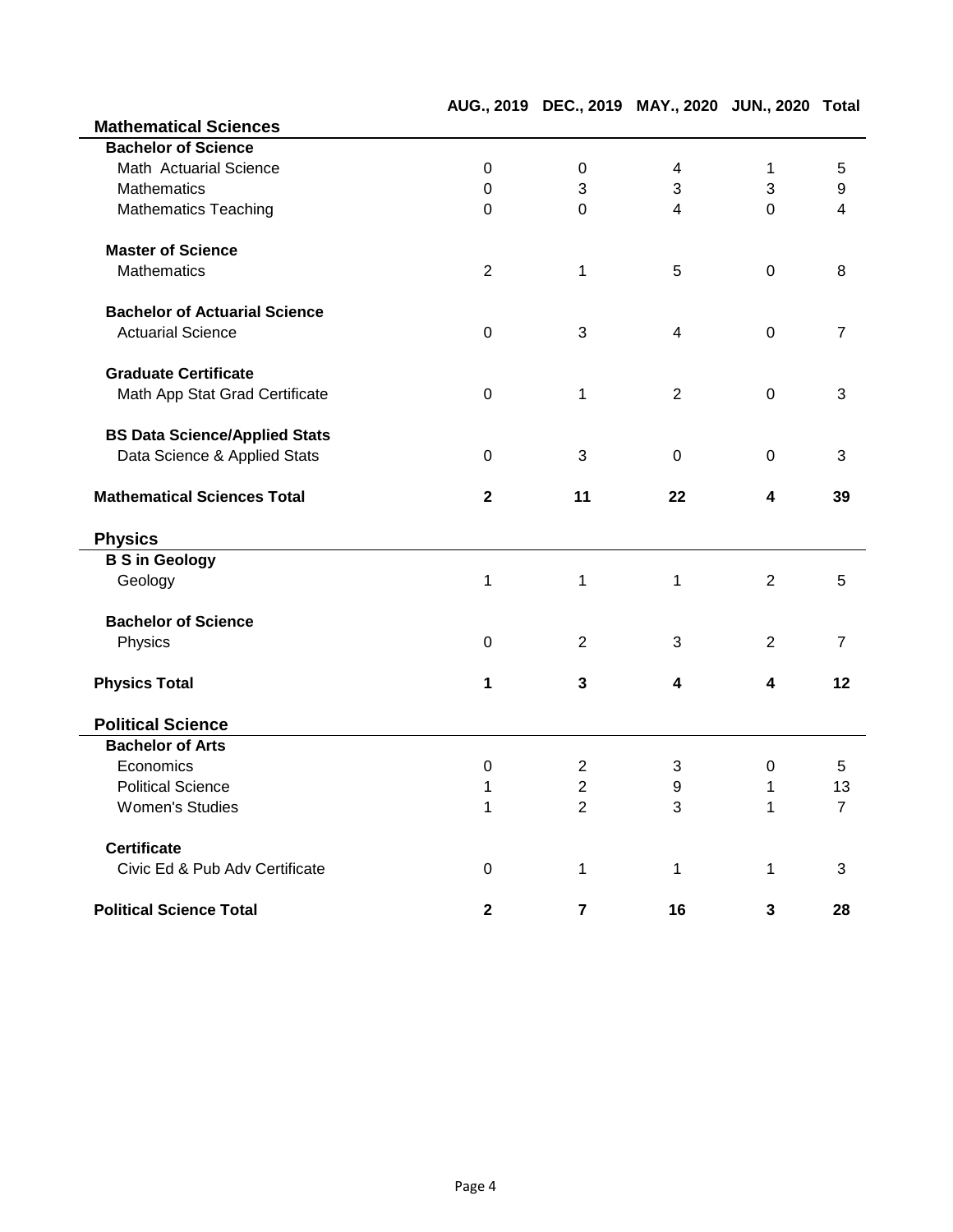|                                         |                  |             | AUG., 2019 DEC., 2019 MAY., 2020 JUN., 2020 Total |                |                         |
|-----------------------------------------|------------------|-------------|---------------------------------------------------|----------------|-------------------------|
| <b>Psychology</b>                       |                  |             |                                                   |                |                         |
| <b>Bachelor of Arts</b>                 |                  |             |                                                   |                |                         |
| Psychology                              | $\overline{4}$   | 15          | 31                                                | $\overline{4}$ | 54                      |
| <b>Bachelor of Science</b>              |                  |             |                                                   |                |                         |
| Psychology                              | $\mathbf 0$      | 1           | 9                                                 | $\mathbf 0$    | 10                      |
| <b>Certificate</b>                      |                  |             |                                                   |                |                         |
| <b>Behavior Analysis Cert</b>           | $\mathbf 0$      | $\mathbf 0$ | 3                                                 | $\mathbf 0$    | 3                       |
| <b>Psychology Total</b>                 | 4                | 16          | 43                                                | 4              | 67                      |
| <b>Women's Studies</b>                  |                  |             |                                                   |                |                         |
| <b>Bachelor of Arts</b>                 |                  |             |                                                   |                |                         |
| <b>Women's Studies</b>                  | $\mathbf 0$      | $\mathbf 0$ | 1                                                 | $\mathbf 0$    | 1                       |
| <b>Women's Studies Total</b>            | $\mathbf 0$      | $\mathbf 0$ | 1                                                 | $\mathbf 0$    | 1                       |
| <b>Sociology and Anthropology</b>       |                  |             |                                                   |                |                         |
| <b>Bachelor of Arts</b>                 |                  |             |                                                   |                |                         |
| Anthropology                            | $\boldsymbol{0}$ | 1           | $\overline{7}$                                    | 0              | 8                       |
| Sociology                               | 1                | 5           | 6                                                 | 4              | 16                      |
| <b>Sociology and Anthropology Total</b> | 1                | $\bf 6$     | 13                                                | 4              | 24                      |
| <b>Bachelor of Arts</b>                 |                  |             |                                                   |                |                         |
| Sociology                               | $\mathbf 0$      | $\mathbf 0$ | 1                                                 | $\mathbf 0$    | 1                       |
| Spanish                                 | $\Omega$         | $\Omega$    | 1                                                 | $\Omega$       | 1                       |
| <b>Total</b>                            | $\mathbf 0$      | $\mathbf 0$ | $\mathbf{2}$                                      | $\mathbf 0$    | $\overline{\mathbf{2}}$ |
| <b>Arts and Sciences Total</b>          | 45               | 127         | 280                                               | 24             | 476                     |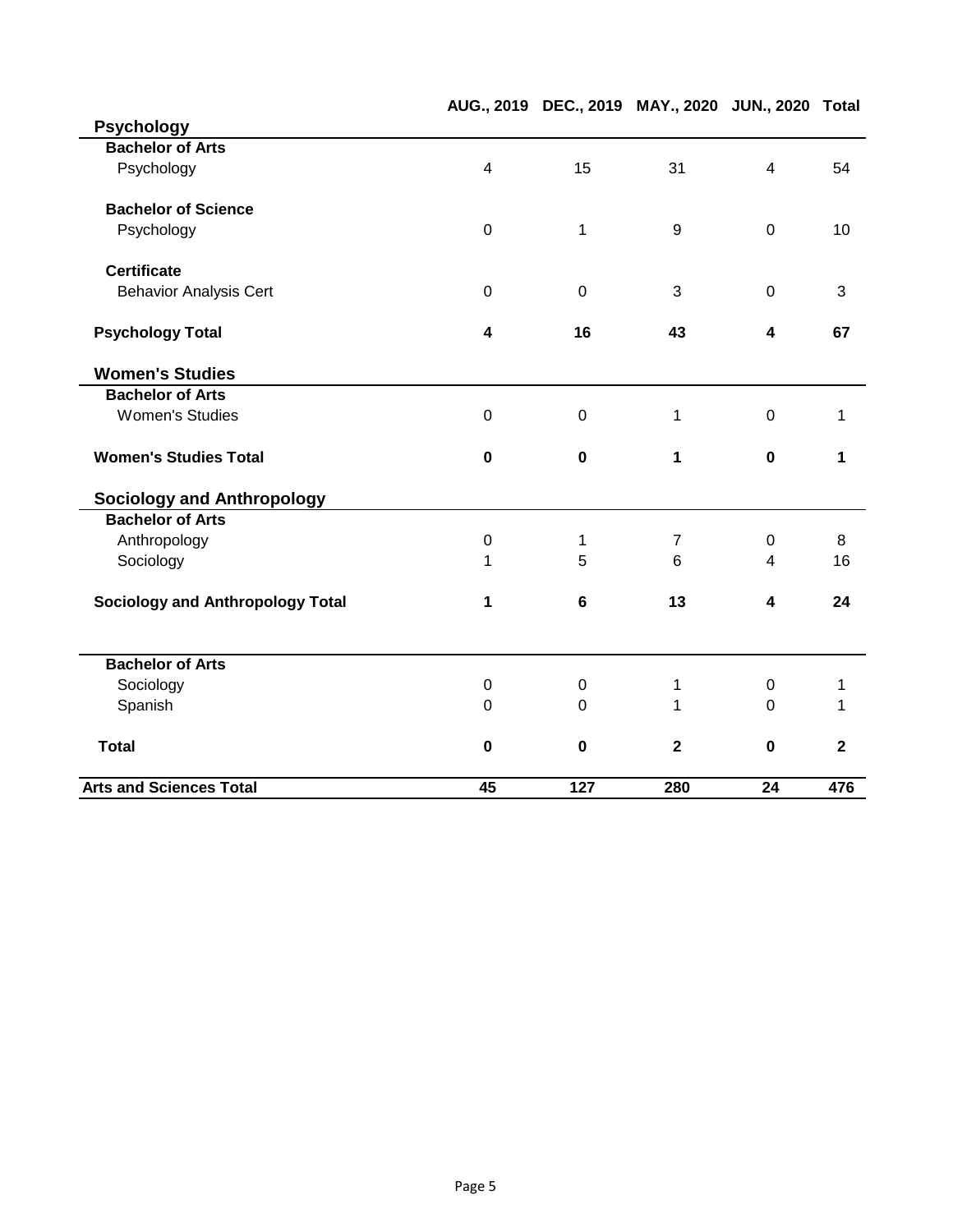| <b>Business</b> |
|-----------------|
|                 |
|                 |

| <b>Accounting and Finance</b>         |                |                |                         |             |     |
|---------------------------------------|----------------|----------------|-------------------------|-------------|-----|
| <b>Certificate</b>                    |                |                |                         |             |     |
| <b>Accounting Certificate</b>         | 0              | 1              | 0                       | 0           | 1   |
| <b>Bank Management Certificate</b>    | 0              | $\Omega$       | 2                       | 1           | 3   |
| <b>Accounting and Finance Total</b>   | $\pmb{0}$      | 1              | $\overline{\mathbf{2}}$ | 1           | 4   |
| <b>Business Administration</b>        |                |                |                         |             |     |
| <b>Master of Business Admin</b>       |                |                |                         |             |     |
| <b>General Administration</b>         | 3              | 4              | 16                      | 0           | 23  |
| General Admin-Professional MBA        | 14             | $\overline{2}$ | $\overline{2}$          | 0           | 18  |
| <b>Business Administration Total</b>  | 17             | 6              | 18                      | $\bf{0}$    | 41  |
| <b>Management and Marketing</b>       |                |                |                         |             |     |
| <b>B S in Business</b>                |                |                |                         |             |     |
| Management and Administration         | $\overline{c}$ | 17             | 48                      | 5           | 72  |
| Management BSB Distance               | $\pmb{0}$      | 1              | 0                       | 0           | 1   |
| Marketing                             | 9              | 6              | 27                      | 1           | 43  |
| <b>Certificate</b>                    |                |                |                         |             |     |
| <b>Small Business Mgmt Certif</b>     | 0              | $\overline{2}$ | $\overline{2}$          | $\Omega$    | 4   |
| <b>Management and Marketing Total</b> | 11             | 26             | 77                      | 6           | 120 |
| <b>Accounting</b>                     |                |                |                         |             |     |
| <b>B S in Business</b>                |                |                |                         |             |     |
| Accounting                            | $\mathbf 0$    | 10             | 13                      | 1           | 24  |
| <b>Certificate</b>                    |                |                |                         |             |     |
| <b>Accounting Certificate</b>         | 0              | 0              | 0                       | 1           | 1   |
| <b>Bank Management Certificate</b>    | $\mathbf 0$    | 0              | 1                       | $\mathbf 0$ | 1   |
| <b>Post Bacc Certificate</b>          |                |                |                         |             |     |
| <b>Accounting Certificate</b>         | $\mathbf 0$    | 0              | $\overline{2}$          | 1           | 3   |
| <b>Accounting Total</b>               | 0              | 10             | 16                      | 3           | 29  |
| <b>Economics and Finance</b>          |                |                |                         |             |     |
| <b>B S in Business</b>                |                |                |                         |             |     |
| <b>Bus Econ Public Policy</b>         | $\pmb{0}$      | 0              | $\overline{2}$          | 1           | 3   |
| Finance                               | 1              | 5              | 13                      | 1           | 20  |
| <b>Economics and Finance Total</b>    | 1              | 5              | 15                      | $\mathbf 2$ | 23  |
| <b>Business Total</b>                 | 29             | 48             | 128                     | 12          | 217 |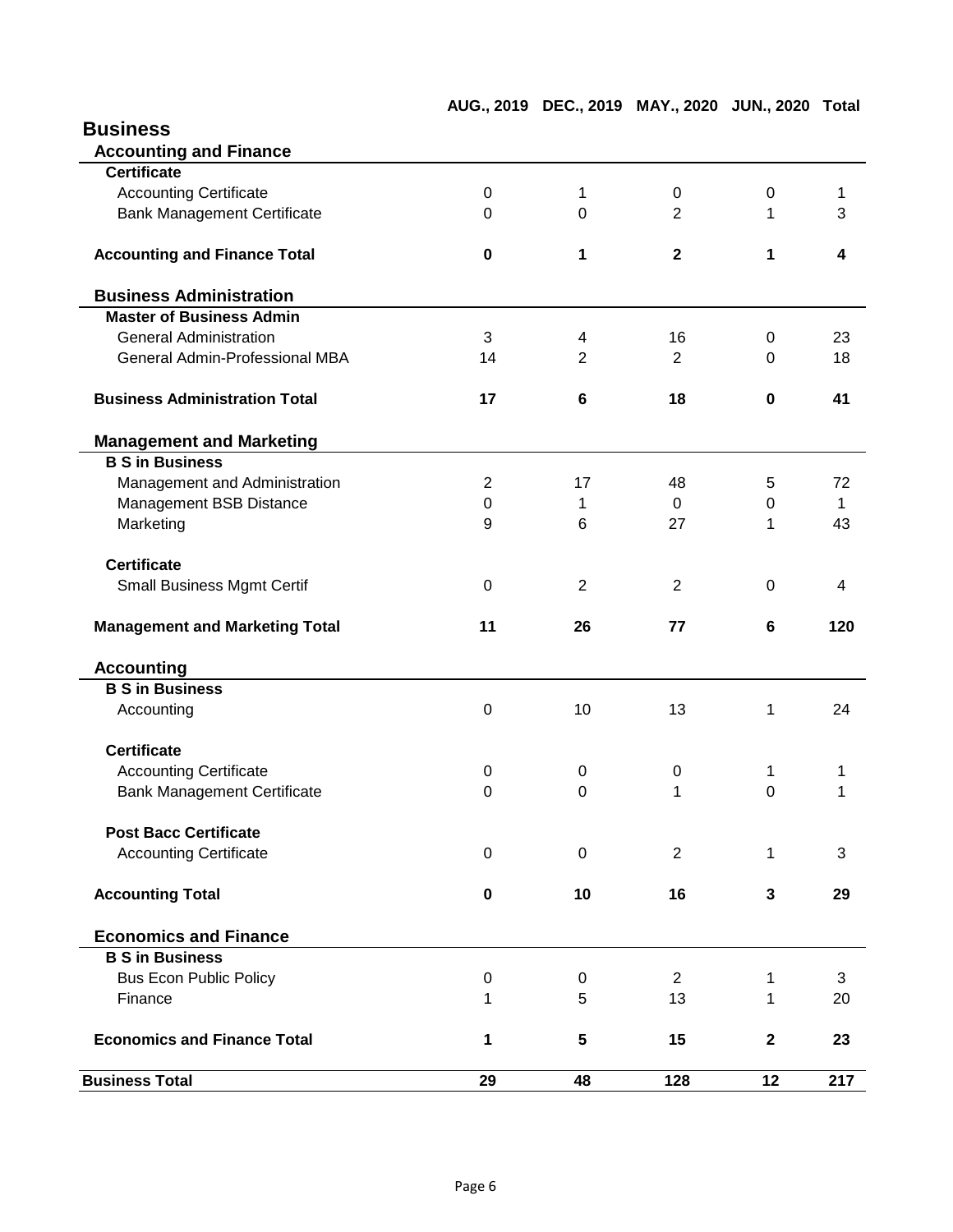# **Engineering Tech and Comp Sci**

| <b>Civil/Mechanical Engineering</b>       |                  |    |                |                  |       |
|-------------------------------------------|------------------|----|----------------|------------------|-------|
| <b>B S in Mechanical Engineering</b>      |                  |    |                |                  |       |
| <b>Mechanical Engineering</b>             | $\mathbf 0$      | 10 | 8              | $\mathbf 0$      | 18    |
| <b>BS in Civil Engineering</b>            |                  |    |                |                  |       |
| <b>Civil Engineering</b>                  | $\boldsymbol{0}$ | 5  | $\overline{7}$ | $\mathbf 0$      | 12    |
| <b>Certificate</b>                        |                  |    |                |                  |       |
| Adv. Manufacturing Engineering            | 0                | 1  | 0              | 0                | 1     |
| <b>Bio-Mechanical Engr Cert</b>           | $\overline{0}$   | 1  | $\mathbf 0$    | $\overline{0}$   | 1     |
| <b>MS in Engineering</b>                  |                  |    |                |                  |       |
| Engineering                               | $\overline{2}$   | 4  | 3              | $\Omega$         | 9     |
| <b>Civil/Mechanical Engineering Total</b> | $\mathbf{2}$     | 21 | 18             | $\mathbf 0$      | 41    |
| <b>Computer Science</b>                   |                  |    |                |                  |       |
| <b>Associate of Science</b>               |                  |    |                |                  |       |
| <b>Information Systems</b>                | $\mathbf 0$      | 1  | 3              | $\overline{2}$   | $\,6$ |
| <b>Bachelor of Arts</b>                   |                  |    |                |                  |       |
| <b>Computer Science</b>                   | $\mathbf 0$      | 3  | 6              | 1                | 10    |
| <b>Bachelor of Science</b>                |                  |    |                |                  |       |
| <b>Computer Science</b>                   | $\overline{2}$   | 5  | 31             | $\overline{2}$   | 40    |
| <b>Information Systems</b>                | 1                | 0  | 8              | 1                | 10    |
| <b>Master of Science</b>                  |                  |    |                |                  |       |
| <b>Computer Science</b>                   | $\mathbf 0$      | 4  | 6              | $\mathbf 0$      | 10    |
| <b>Computer Science Total</b>             | 3                | 13 | 54             | $6\phantom{1}$   | 76    |
| <b>Electrical/Computer Engr</b>           |                  |    |                |                  |       |
| <b>B S in Computer Engineering</b>        |                  |    |                |                  |       |
| <b>Computer Engineering</b>               | $\boldsymbol{0}$ | 5  | 8              | 1                | 14    |
| <b>B S in Electrical Engineering</b>      |                  |    |                |                  |       |
| <b>Electrical Engineering</b>             | 1                | 3  | 19             | $\boldsymbol{0}$ | 23    |
| <b>MS in Engineering</b>                  |                  |    |                |                  |       |
| Engineering                               | 1                | 4  | 4              | $\boldsymbol{0}$ | 9     |
| <b>Electrical/Computer Engr Total</b>     | $\mathbf{2}$     | 12 | 31             | 1                | 46    |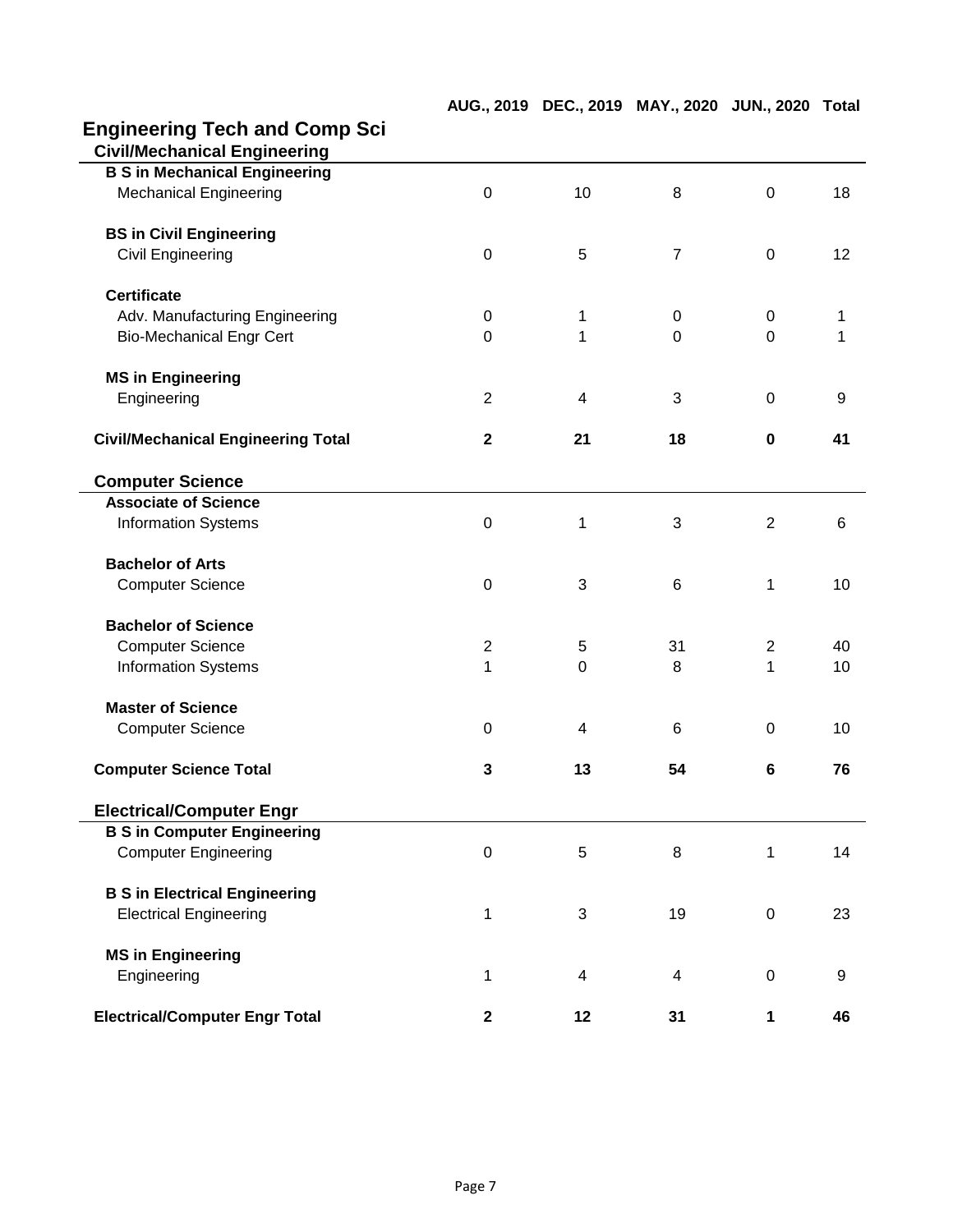**AUG., 2019 DEC., 2019 MAY., 2020 JUN., 2020 Total**

| <b>School of Polytechnic</b>               |                  |                |                |                         |                  |
|--------------------------------------------|------------------|----------------|----------------|-------------------------|------------------|
| <b>Associate of Science</b>                |                  |                |                |                         |                  |
| Architectural Engr Tech                    | $\boldsymbol{0}$ | 1              | 0              | $\mathbf 0$             | 1                |
| <b>Electrical Engineering Tech</b>         | $\Omega$         | 4              | 3              | $\overline{2}$          | $\boldsymbol{9}$ |
| <b>Industrial Engineering Tech</b>         | 0                | 1              | 1              | 1                       | 3                |
| <b>Mechanical Engineering Tech</b>         | 0                | 8              | 5              | 1                       | 14               |
| <b>Bachelor of Science</b>                 |                  |                |                |                         |                  |
| <b>Computer Engineering Tech</b>           | 0                | 0              | 8              | $\mathbf 0$             | 8                |
| <b>Construction Engineering Tech</b>       | 1                | 8              | 8              | 1                       | 18               |
| <b>Electrical Engineering Tech</b>         | $\pmb{0}$        | 5              | $\overline{7}$ | 0                       | 12               |
| <b>Industrial Engineering Tech</b>         | 0                | 0              | 1              | 0                       | $\mathbf{1}$     |
| <b>Information Technology</b>              | 1                | 4              | 8              | 0                       | 13               |
| <b>Mechanical Engineering Tech</b>         | 0                | 11             | 23             | $\mathbf 0$             | 34               |
| <b>Certificate</b>                         |                  |                |                |                         |                  |
| <b>Quality Certificate</b>                 | $\mathbf 0$      | 0              | 1              | $\overline{0}$          | 1                |
| <b>Master of Science</b>                   |                  |                |                |                         |                  |
| Technology                                 | 0                | 1              | 5              | $\overline{0}$          | 6                |
| <b>School of Polytechnic Total</b>         | $\mathbf{2}$     | 43             | 70             | $5\phantom{1}$          | 120              |
| <b>Organizational Leadership</b>           |                  |                |                |                         |                  |
| <b>Associate of Science</b>                |                  |                |                |                         |                  |
| Org Leadership Supervision                 | $\boldsymbol{0}$ | $\mathbf{2}$   | 1              | 1                       | 4                |
| Organizational Leadership                  | 1                | $\overline{2}$ | 6              | $\Omega$                | 9                |
| <b>Bachelor of Science</b>                 |                  |                |                |                         |                  |
| Org Leadership Supervision                 | 5                | 21             | 25             | $\overline{2}$          | 53               |
| Organizational Leadership                  | $\mathbf 0$      | 2              | 3              | 1                       | 6                |
| <b>Certificate</b>                         |                  |                |                |                         |                  |
| Supervisory Ldrsp Certificate              | 0                | 0              | 1              | $\Omega$                | 1                |
| <b>Master of Science</b>                   |                  |                |                |                         |                  |
| Org Leadership Supervision                 | $\overline{2}$   | 5              | 14             | $\mathbf 0$             | 21               |
| <b>Graduate Certificate</b>                |                  |                |                |                         |                  |
| Org Leadership Grad Cert                   | $\pmb{0}$        | 1              | 1              | $\boldsymbol{0}$        | $\overline{2}$   |
| <b>Organizational Leadership Total</b>     | 8                | 33             | 51             | $\overline{\mathbf{4}}$ | 96               |
| <b>Engineering Tech and Comp Sci Total</b> | 17               | 122            | 224            | 16                      | 379              |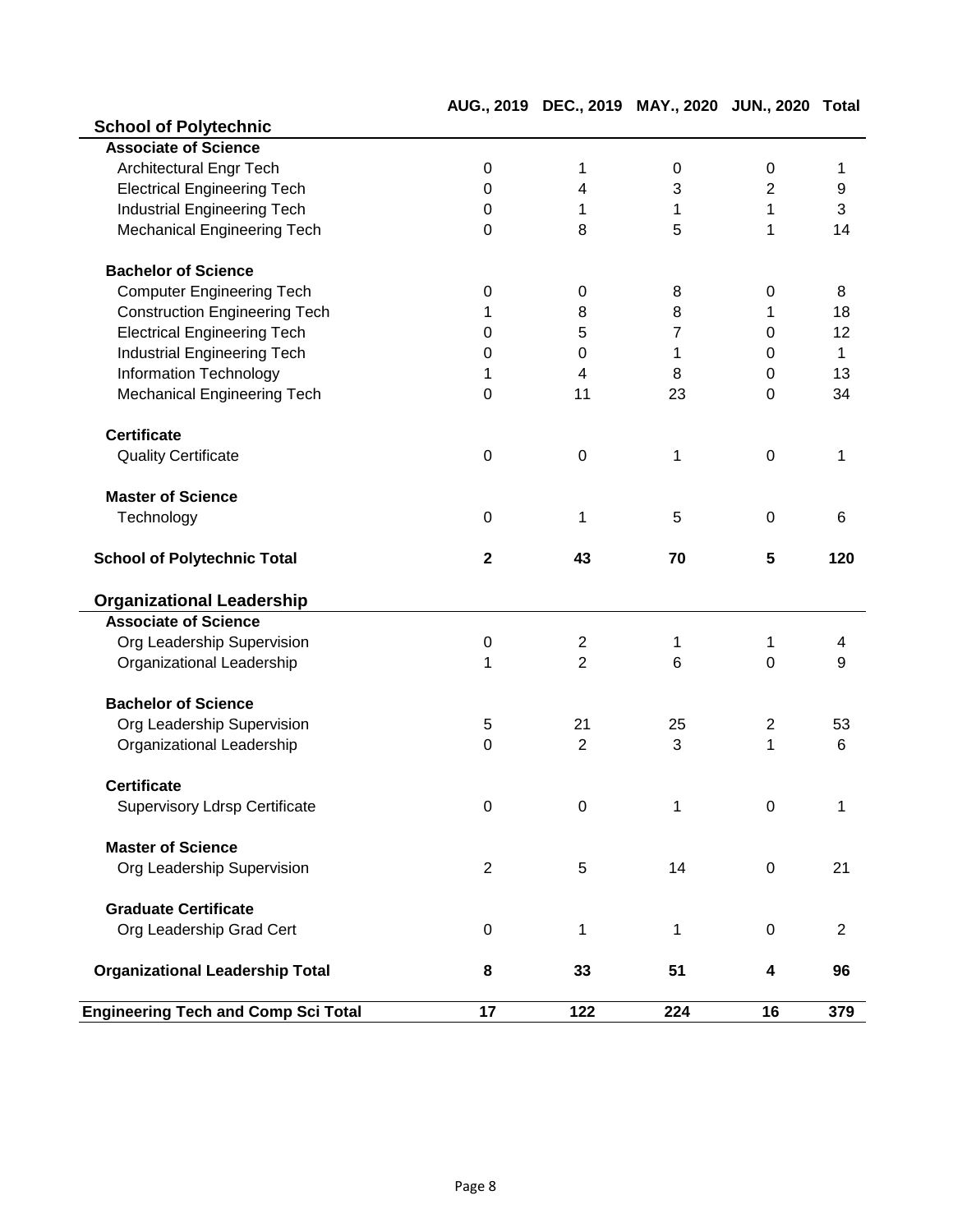## **Health and Human Services**

| <b>Health and Human Services Total</b>      | 0           | 30             | 107 | $6\phantom{1}$ | 143 |
|---------------------------------------------|-------------|----------------|-----|----------------|-----|
| <b>Nursing Total</b>                        | $\bf{0}$    | 28             | 62  | 0              | 90  |
| Nursing                                     | $\Omega$    | 28             | 62  | $\Omega$       | 90  |
| <b>Bachelor of Science</b>                  |             |                |     |                |     |
| <b>Nursing</b>                              |             |                |     |                |     |
| <b>Med Imaging and Radiologic Sci Total</b> | $\bf{0}$    | $\bf{0}$       | 19  | $\bf{0}$       | 19  |
| Medical Imaging                             | $\Omega$    | $\Omega$       | 19  | $\Omega$       | 19  |
| <b>B S in Medical Imaging</b>               |             |                |     |                |     |
| <b>Med Imaging and Radiologic Sci</b>       |             |                |     |                |     |
| <b>Dental Education Total</b>               | $\bf{0}$    | $\mathbf{2}$   | 26  | 6              | 34  |
| Dental Technology                           | $\Omega$    | $\Omega$       | 5   | $\Omega$       | 5   |
| Dental Clinician                            | 0           | $\overline{2}$ | 2   | 0              | 4   |
| <b>B S in Dental Technology</b>             |             |                |     |                |     |
| Dental Hygiene                              | $\mathbf 0$ | 0              | 19  | 6              | 25  |
| <b>B S in Dental Hygiene</b>                |             |                |     |                |     |
| <b>Dental Education</b>                     |             |                |     |                |     |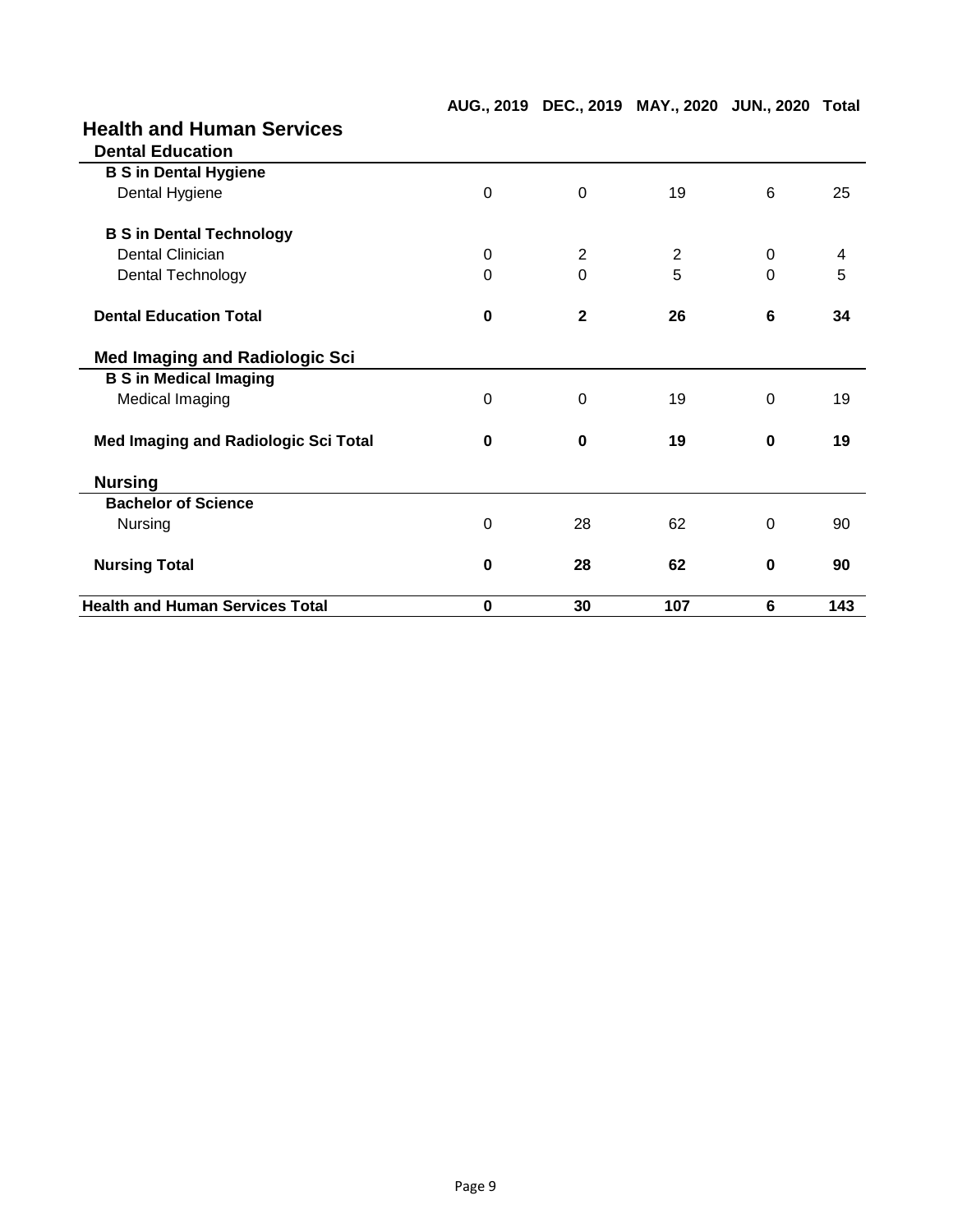| <b>Theatre</b>                          |              |                |                  |                  |              |
|-----------------------------------------|--------------|----------------|------------------|------------------|--------------|
| <b>Bachelor of Arts</b>                 |              |                |                  |                  |              |
| Theatre                                 | $\mathbf 0$  | $\overline{2}$ | 9                | $\mathbf 0$      | 11           |
| <b>Theatre Total</b>                    | $\pmb{0}$    | $\mathbf{2}$   | $\boldsymbol{9}$ | $\mathbf 0$      | 11           |
| <b>Art and Design</b>                   |              |                |                  |                  |              |
| <b>Bachelor of Arts</b>                 |              |                |                  |                  |              |
| <b>Art Education</b>                    | $\mathsf 0$  | 1              | 2                | $\pmb{0}$        | $\mathbf{3}$ |
| Fine Arts                               | $\mathbf 0$  | 6              | 8                | $\mathbf 0$      | 14           |
| <b>Bachelor of Fine Arts</b>            |              |                |                  |                  |              |
| Design Art                              | 0            | $\mathbf 0$    | 1                | $\boldsymbol{0}$ | 1            |
| Fine Arts                               | 0            | $\mathbf 0$    | 3                | $\mathbf 0$      | 3            |
| Visual Communication Design             | 1            | 11             | 11               | $\overline{0}$   | 23           |
| <b>Bachelor of Science</b>              |              |                |                  |                  |              |
| <b>Interior Design</b>                  | 1            | 0              | 10               | $\mathbf 0$      | 11           |
| <b>Art and Design Total</b>             | $\mathbf{2}$ | 18             | 35               | $\mathbf 0$      | 55           |
| <b>School of Music</b>                  |              |                |                  |                  |              |
| <b>B S in Music Therapy</b>             |              |                |                  |                  |              |
| Music Therapy                           | 3            | $\overline{2}$ | $\pmb{0}$        | $\mathbf 0$      | 5            |
| <b>Bachelor of Music</b>                |              |                |                  |                  |              |
| Music                                   | $\pmb{0}$    | $\mathbf 0$    | 1                | $\mathbf 0$      | 1            |
| <b>Bachelor of Music Education</b>      |              |                |                  |                  |              |
| <b>Music Education</b>                  | $\mathbf 0$  | 3              | 5                | $\mathbf 0$      | 8            |
| <b>BS in Music</b>                      |              |                |                  |                  |              |
| Music                                   | $\pmb{0}$    | $\pmb{0}$      | 1                | $\boldsymbol{0}$ | 1            |
| <b>School of Music Total</b>            | 3            | 5              | $\overline{7}$   | $\mathbf 0$      | 15           |
|                                         |              |                |                  |                  |              |
| <b>Bachelor of Fine Arts</b>            |              |                |                  |                  |              |
| Design Art                              | $\pmb{0}$    | $\mathsf 0$    | $\boldsymbol{0}$ | $\mathbf{1}$     | 1            |
| <b>Total</b>                            | $\pmb{0}$    | $\mathbf 0$    | $\mathbf 0$      | 1                | 1            |
| <b>Visual and Performing Arts Total</b> | 5            | 25             | 51               | $\mathbf 1$      | 82           |

**AUG., 2019 DEC., 2019 MAY., 2020 JUN., 2020 Total**

### **Visual and Performing Arts**